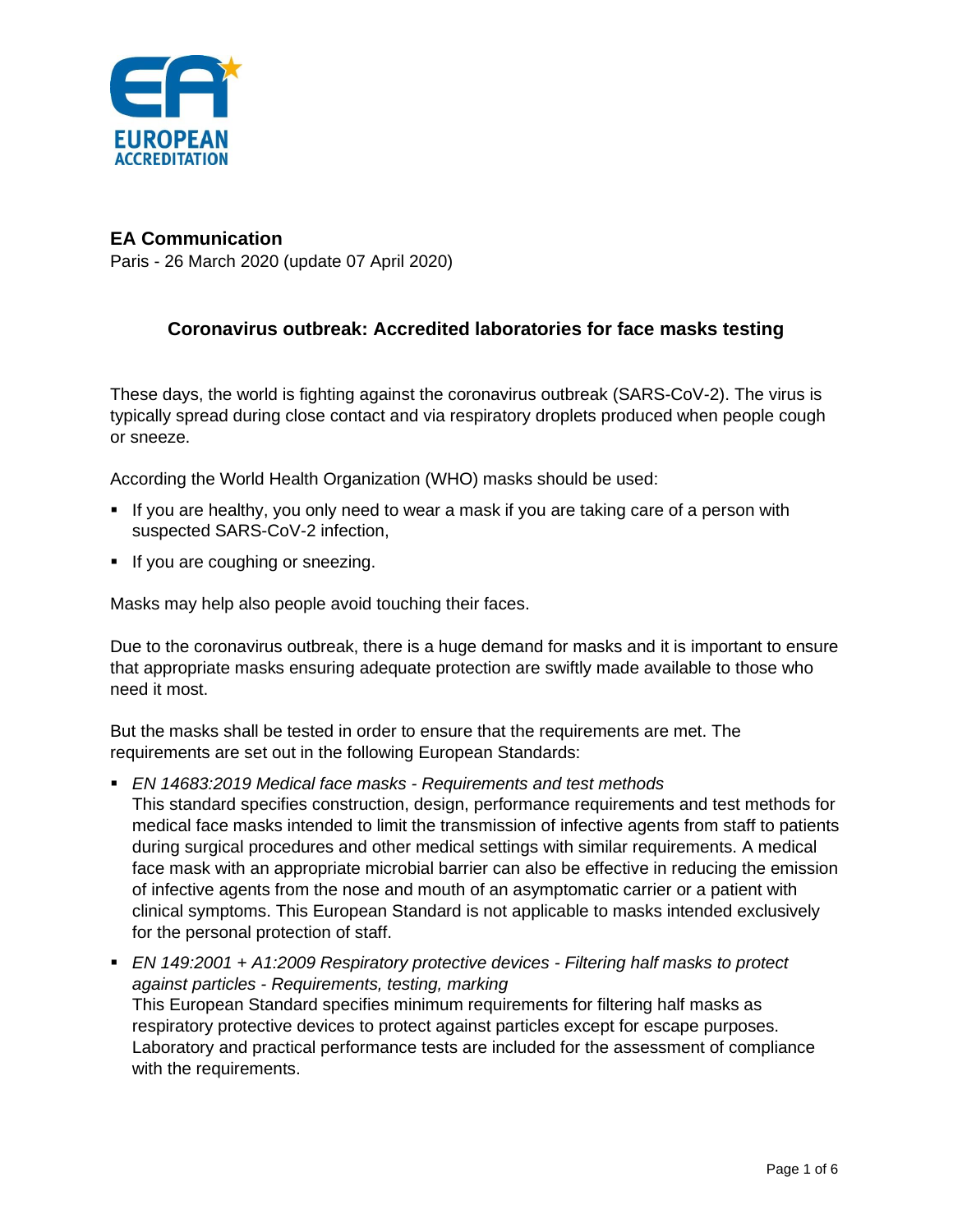

You find further information from the EU Commission on conformity assessment and market surveillance procedures within the context of the COVID-19 threat under [https://eur](https://eur-lex.europa.eu/legal-content/EN/TXT/?uri=uriserv:OJ.LI.2020.079.01.0001.01.ENG)[lex.europa.eu/legal-content/EN/TXT/?uri=uriserv:OJ.LI.2020.079.01.0001.01.ENG.](https://eur-lex.europa.eu/legal-content/EN/TXT/?uri=uriserv:OJ.LI.2020.079.01.0001.01.ENG)

Tests of masks are performed by laboratories. Below you find a list of laboratories, which are accredited for the scope EN 14683 and/or EN 149.

For further information regarding an accredited laboratory, please contact the relevant National Accreditation Body (NAB) or the laboratory directly.

You find the contact details to the NABs on EA's website [https://european-accreditation.org/ea](https://european-accreditation.org/ea-members/directory-of-ea-members-and-mla-signatories/)[members/directory-of-ea-members-and-mla-signatories/.](https://european-accreditation.org/ea-members/directory-of-ea-members-and-mla-signatories/)

| <b>No</b>      | <b>NAB (Country)</b>    | <b>Accredited Laboratory</b>                                                                                                                                                   | <b>EN</b><br>14683 | <b>EN</b><br>149 | <b>Comment</b>                                                                                                                                  |
|----------------|-------------------------|--------------------------------------------------------------------------------------------------------------------------------------------------------------------------------|--------------------|------------------|-------------------------------------------------------------------------------------------------------------------------------------------------|
| 1              | AA (Austria)            | Hygcen GmbH<br>Werksgelände 28<br>5500 Bischofshofen<br>P: 0043 6462 5319<br>www.hygcen.at                                                                                     | $\sqrt{}$          |                  | The laboratory is not<br>yet accredited, but<br>the assessment by<br>AA has taken place<br>and the process shall<br>be concluded April<br>2020. |
| $\overline{2}$ | <b>ACCREDIA (Italy)</b> | <b>EUROFINS BIOLAB SRL</b><br>Via Bruno Buozzi 2<br>20090 - Vimodrone (MI)<br>P: 02 250 7151<br>www.eurofins.it<br>Accreditation n. 0032L                                      | $\sqrt{}$          |                  | Scope:<br>Test § 5.2.5:<br>Microbial cleanliness<br>(Bioburden) and test<br>§ 5.2.6<br>Biocompatibility                                         |
| 3              | <b>ACCREDIA (Italy)</b> | <b>LAB-CONTROL SRL</b><br>Via Ca' Dona' 545<br>45030 - San Martino di Venezze<br>(RO)<br>P: 0425 176115<br>info@lab-control.it<br>www.lab-control.it<br>Accreditation n. 0228L | $\sqrt{}$          |                  | Scope:<br>Test § 5.2.5:<br>Microbial cleanliness<br>(Bioburden)                                                                                 |
| 4              | <b>ACCREDIA (Italy)</b> | <b>BIOCHEM SRL</b><br>Via Benini, 13<br>40069 Zola Predosa (BO)<br>P: 051 755295<br>info@biochem-bcm.com<br>www.biochem-bcm.com<br>Accreditation n. 0283L                      | $\sqrt{}$          |                  | Scope:<br>Test § 5.2.5:<br>Microbial cleanliness<br>(Bioburden) and test<br>§ 5.2.6<br>Biocompatibility                                         |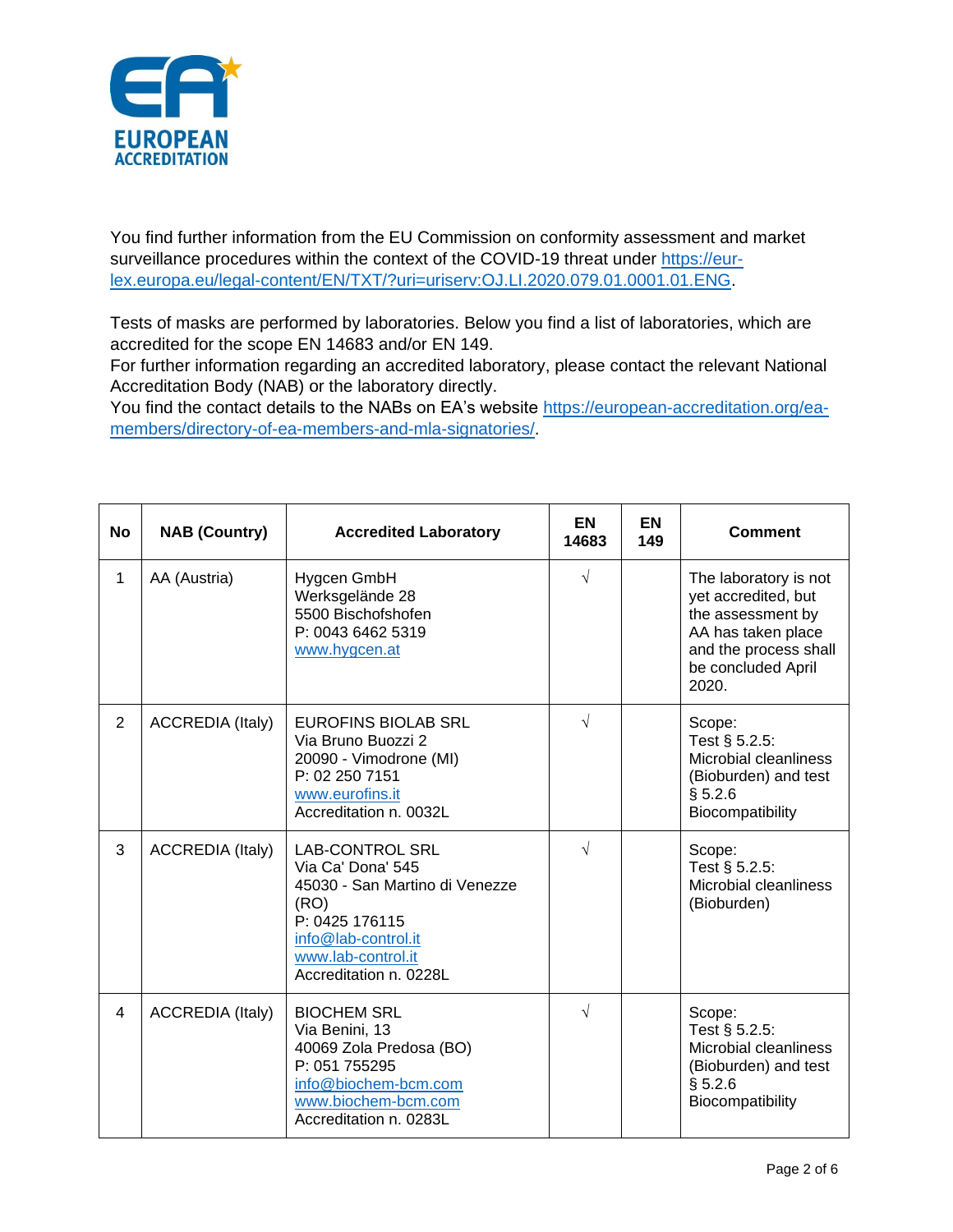

| 5              | <b>ACCREDIA (Italy)</b> | <b>TECNAL SRL</b><br>Via Castelfranco 17/D Loc.<br>Bazzano<br>40053 - Valsamoggia (BO)<br>P: 051 832915<br>laboratorio@tecnal.it<br>www.tecnal.it<br>Accreditation n. 0299L             | $\sqrt{}$  | Scope:<br>Test § 5.2.5:<br>Microbial cleanliness<br>(Bioburden)                                         |
|----------------|-------------------------|-----------------------------------------------------------------------------------------------------------------------------------------------------------------------------------------|------------|---------------------------------------------------------------------------------------------------------|
| 6              | <b>ACCREDIA (Italy)</b> | <b>AGROLABambiente SRL</b><br>Via Pratovecchio 327<br>51015 - Monsummano Terme (PT)<br>P: 0572 520145<br>home@ambientesc.it<br>www.ambientesc.it<br>Accreditation n. 0510F              | $\sqrt{}$  | Scope:<br>Test § 5.2.5:<br>Microbial cleanliness<br>(Bioburden)                                         |
| $\overline{7}$ | <b>ACCREDIA (Italy)</b> | <b>ECOPOINT SRL</b><br>Via Cavour 435<br>67051 - AVEZZANO (AQ)<br>P: 0863 509492<br>info@ecopointsrl.it<br>www.ecopointsrl.it<br>Accreditation n. 0696L                                 | $\sqrt{ }$ | Scope:<br>Test § 5.2.5:<br>Microbial cleanliness<br>(Bioburden)                                         |
| 8              | <b>ACCREDIA</b> (Italy) | STUDIO DI MICROBIOLOGIA ED<br><b>ECOLOGIA SRL</b><br>Via delle Anime 87<br>73100 - Lecce (LE)<br>P: 0832 242087<br>info@ecopointsrl.it<br>www.ecopointsrl.it<br>Accreditation n. 1145L  | $\sqrt{}$  | Scope:<br>Test § 5.2.5:<br>Microbial cleanliness<br>(Bioburden)                                         |
| 9              | <b>ACCREDIA (Italy)</b> | Lab4LIFE SRL<br>Via dei Fornaciai 21 G/H<br>40129 - Bologna (BO)<br>P: 051 4170410<br>info@lab4life.com<br>www.lab4life.com<br>Accreditation n. 1337L                                   | $\sqrt{}$  | Scope:<br>Test § 5.2.5:<br>Microbial cleanliness<br>(Bioburden) and test<br>§ 5.2.6<br>Biocompatibility |
| 10             | <b>ACCREDIA (Italy)</b> | <b>CORONATI CONSULTING SRL</b><br>Via Luigi Gavioli, 3<br>41037 - Mirandola (MO)<br>P: 0535 611533<br>info@coronaticonsulting.it<br>www.coronaticonsulting.it<br>Accreditation n. 1496L | $\sqrt{}$  | Scope:<br>Test § 5.2.5:<br>Microbial cleanliness<br>(Bioburden) and test<br>§ 5.2.6<br>Biocompatibility |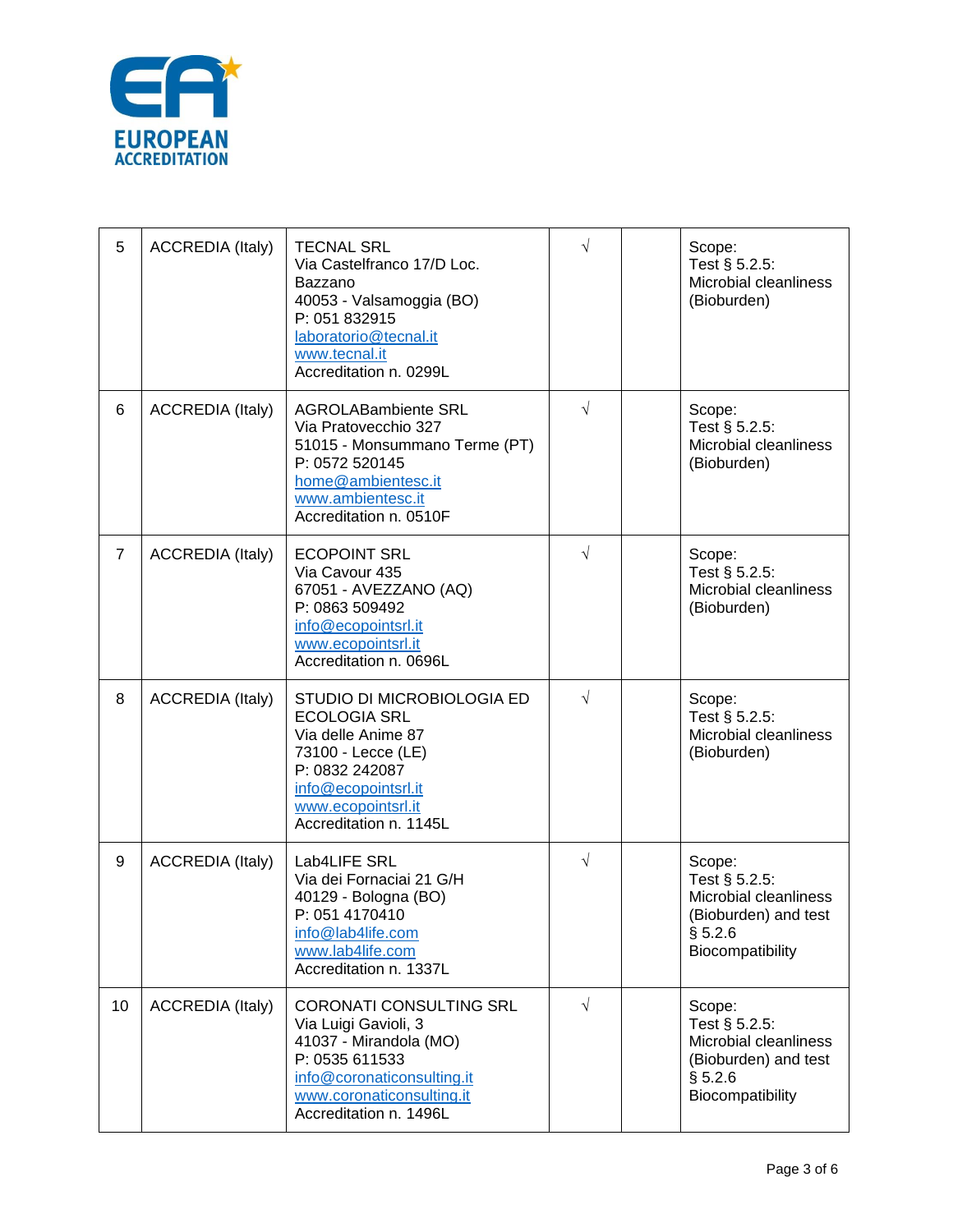

| 11 | <b>ACCREDIA (Italy)</b>   | <b>ECOPRISMA SRL</b><br>Via Bigoli, 85<br>59100 - Prato (PO)<br>P: 0574 660845<br>info@ecoprisma.it<br>www.ecoprisma.it<br>Accreditation n. 1621L                                                                                                                                                                  | $\sqrt{}$ |           | Scope:<br>Test § 5.2.5:<br>Microbial cleanliness<br>(Bioburden) |
|----|---------------------------|--------------------------------------------------------------------------------------------------------------------------------------------------------------------------------------------------------------------------------------------------------------------------------------------------------------------|-----------|-----------|-----------------------------------------------------------------|
| 12 | <b>BELAC</b> (Belgium)    | CENTEXBEL 056-TEST<br><b>Contact: Mark Croes</b><br>mc@centexbel.be<br>P: +32 474 681 093                                                                                                                                                                                                                          | $\sqrt{}$ |           |                                                                 |
| 13 | <b>COFRAC</b><br>(France) | APAVE SUDEUROPE SAS<br>Région Rhône-Alpes/<br>Bourgogne/Auvergne - Site de<br>Lyon 177<br>Route de Sain-Bel - BP 3 69811<br><b>TASSIN Cedex</b><br>Contact: Stéphane MOUË<br>stephane.moue@apave.com<br>Accreditation n°1-1461                                                                                     |           | $\sqrt{}$ |                                                                 |
| 14 | CAI<br>(Czech Republic)   | Výzkumný ústav bezpečnosti<br>práce, v.v.i.<br><b>Occupational Safety Research</b><br>Institute - TL<br>Jeruzalémská 1283/9, 110 00<br>Praha 1<br>www.vubp.cz<br>Accreditation No 425/2019                                                                                                                         |           | $\sqrt{}$ |                                                                 |
| 15 | DAkkS (Germany)           | Deutsche Gesetzliche<br>Unfallversicherung e.V. (DGUV)<br>Prüf- und Zertifizierungsstelle im<br>DGUV Test Institut für<br>Arbeitsschutz der Deutschen<br>Gesetzlichen Unfallversicherung<br>(IFA)<br>Alte Heerstraße 111, 53757 Sankt<br>Augustin<br>puz-ifa@dguv.de<br>Accreditation No: D-PL-17009-34-<br>$00\,$ |           | $\sqrt{}$ |                                                                 |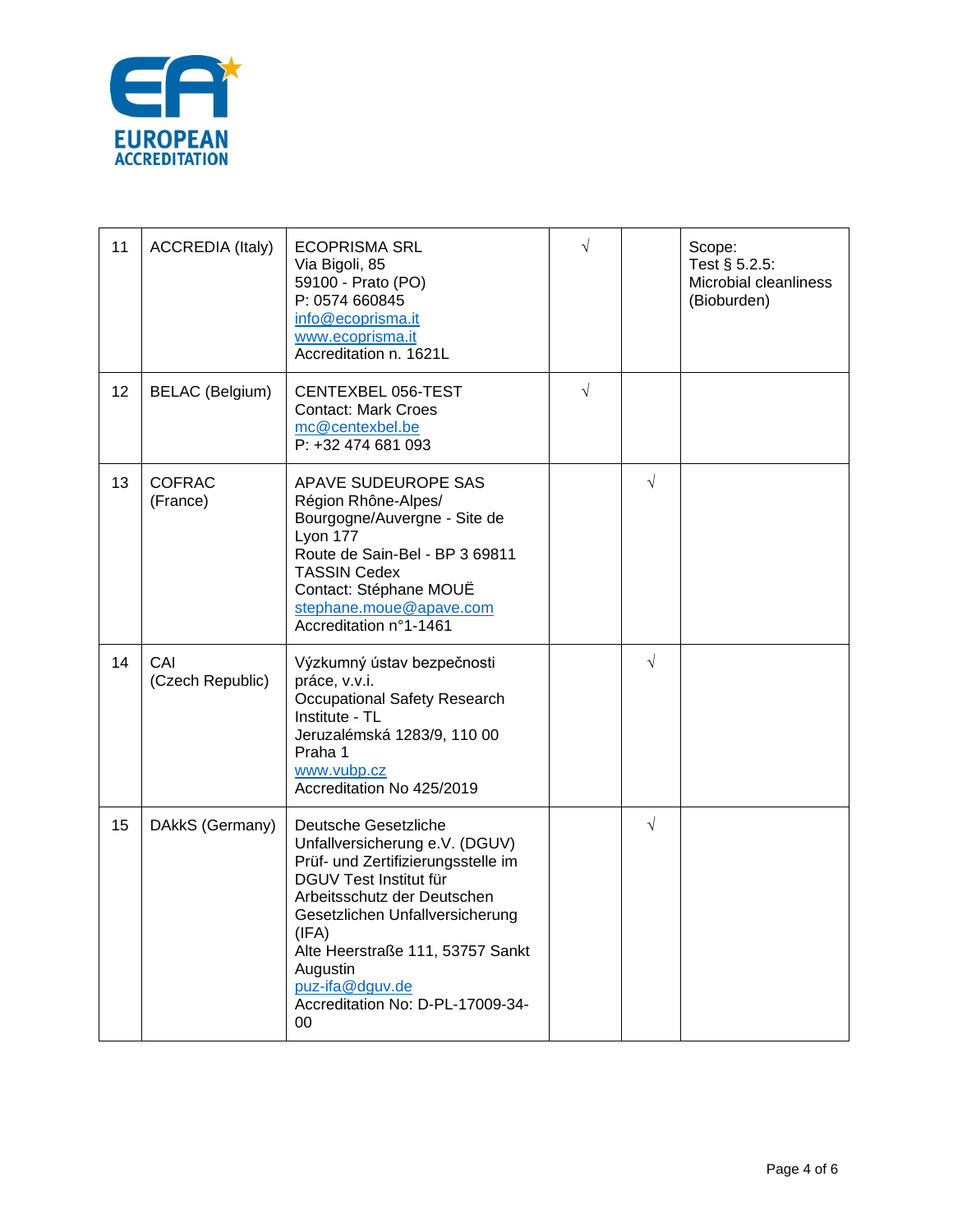

| 16 | DAkkS (Germany)           | <b>DEKRA Testing and Certification</b><br>GmbH<br>Adlerstraße 29, 45307 Essen<br>P: +49 351 21181410<br>dtc-sales@dekra.com<br>Accreditation No: D-PL-17438-01-<br>03                                                   | V          |  |
|----|---------------------------|-------------------------------------------------------------------------------------------------------------------------------------------------------------------------------------------------------------------------|------------|--|
| 17 | <b>DANAK</b><br>(Denmark) | <b>FORCE Technology</b><br>Park Allé 345, 2605 Brøndby<br>P: +45 43 25 00 00<br>e-mail: rafb@force.dk<br>www.forcetechnology.com                                                                                        | $\sqrt{}$  |  |
| 18 | ENAC (Spain)              | Centro Nacional De Medios De<br>Proteccion Del INSHT (CNMP)<br>C/ Carabela La Niña, 16. 41007 -<br>Sevilla (Sevilla)<br>P: +34 954 51 41 11<br>pcaceres@insht.meyss.es                                                  | $\sqrt{}$  |  |
| 19 | ENAC (Spain)              | Asociación De Investigación De La<br>Industria Textil (AITEX) (REVISAR)<br>Plaza Emilio Sala, 1. 03801 - Alcoi<br>(Alicante)<br>P: +34 96 554 22 00<br>sfigueres@aitex.es<br>www.aitex.es                               | $\sqrt{ }$ |  |
| 20 | PCA (Poland)              | Central Institute for Labour<br>Protection - National Research<br>Institute<br>ul. Czerniakowska 16; 00-701<br>Warszawa<br>P: 22 623-32-90<br>onip@ciop.pl<br>www.ciop.pl<br>Accreditation No: 038                      | $\sqrt{}$  |  |
| 21 | UKAS (UK)                 | 3M Aycliffe<br><b>Personal Safety Division</b><br>Laboratory<br>Heighington Lane, Aycliffe, County<br>Durham, DL5 6AF<br>Contact: David Gurden-Williams<br>P: 01325 305234<br>dgurden@mmm.com<br>Accreditation No: 1127 | $\sqrt{}$  |  |